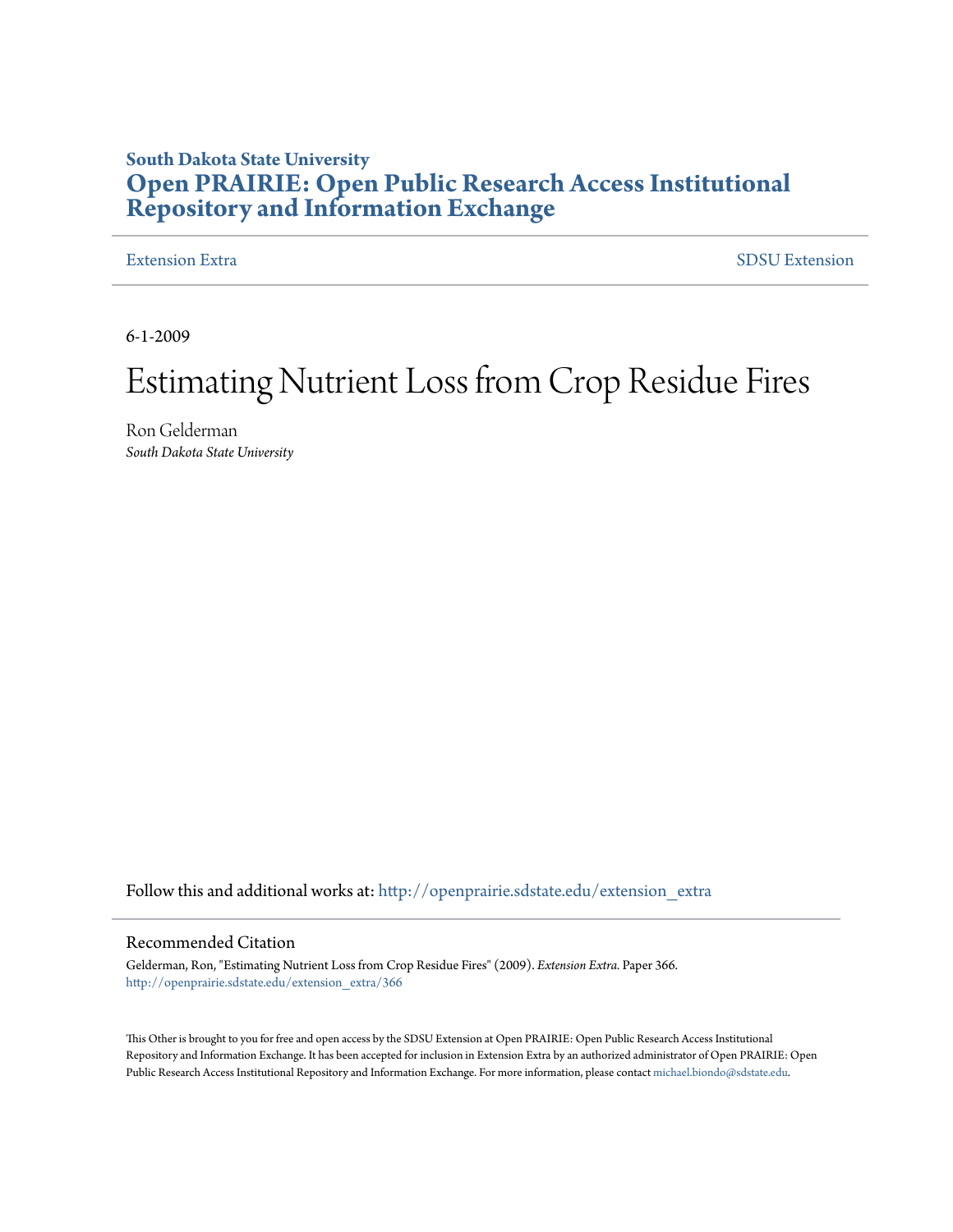

**Estimating Nutrient Loss from Crop Residue Fires**

*Ron Gelderman, professor, Plant Science Department*

In spring and during some fall harvests, there can be accidental fires that burn the crop residue from a field or from part of a field. Although corn residue is most susceptible to accidental burning, wheat residue is also vulnerable, and to a lesser extent so is soybean residue. Dry, windy conditions, along with large amounts of residue, provide the conditions for an outbreak of accidental burns. After the fire, the main concern is what was lost in nutrient value, or "What went up in smoke"?

This publication discusses nutrient loss from a residue burn, average nutrient levels in residue, how to calculate nutrient economic loss, and other considerations.

In general, when there is a burn most nitrogen (N) and sulfur (S) in the residue are lost, while mineral nutrients, such as phosphorus (P) and potassium (K), are retained. A Manitoba laboratory studied wheat, oat, and flax residue burned in an uncovered container (Heard et al. 2001). After the burn, the remaining ash was collected and weighed. Much of the N and S was oxidized and lost as volatile gases, while the mineral elements (e.g., P and K) remained in the ash. The study showed N losses of 98 to 100%, S losses of 75%, P losses of 21%, and K losses of 35%. N, P, K, and S were the primary nutrients measured. The researchers speculated that the P and K lost resulted from smoke and ash that escaped from the burn container. In a field burn, some of this ash may be redeposited onto the field, depending on wind and other environmental factors. Other mineral nutrient loss could be assumed to be similar to P and K and would have minimal economic consequences in South Dakota.

### **Calculating nutrient loss**

To calculate economic loss, estimate both of the following:

- 1. The amount of residue in the field.
- 2. The concentration of nutrients in the residue.

**√** *In the examples that follow, assume that most of the P and K remain on the field after the residue fire. Also assume that 100% of the N and 75% of the S were lost.*

#### **1. Estimating amount of residue**

For most crops, the weight of residue is roughly equal to the dry grain bushel weight, and most growers know the

| <b>Crop</b> | Grain yield | Stover/straw yield <sup>2</sup> | Dry bushel weight <sup>3</sup> | Nutrient content of stover/straw (%) |              |                                 |      |
|-------------|-------------|---------------------------------|--------------------------------|--------------------------------------|--------------|---------------------------------|------|
|             | bu/A        | lb/A                            | lb/bu                          | Ν                                    | $P_{2}O_{5}$ | $K_{\scriptscriptstyle\alpha}0$ |      |
| Corn        | 155         | 7,571                           | 47.6                           | 0.60                                 | 0.20         | 1.22                            | 0.08 |
| Soybean     | 48          | 4,252                           | 52.2                           | 0.58                                 | 0.20         | 0.92                            | 0.13 |
| Wheat       | 62          | 3,756                           | 52.2                           | 0.57                                 | 0.18         | 1.73                            | 0.12 |

**Table 1.** Average grain yield, stover/straw yields, and nitrogen (N), phosphorus (P2O5), potassium (K2O), and sulfur (S) contents for stover/straw, Brookings, SD1

1 Woodard and Bly, 2004-2006 SDSU.

 $2$  Dry matter basis. Includes most of the above ground portion of the plant stover/straw remaining directly after grain harvest.

3 Assuming standard bushel weights of 56, 60, and 60 lb/bu and standard moisture of 15, 13, and 13% for corn, soybean, and wheat, respectively.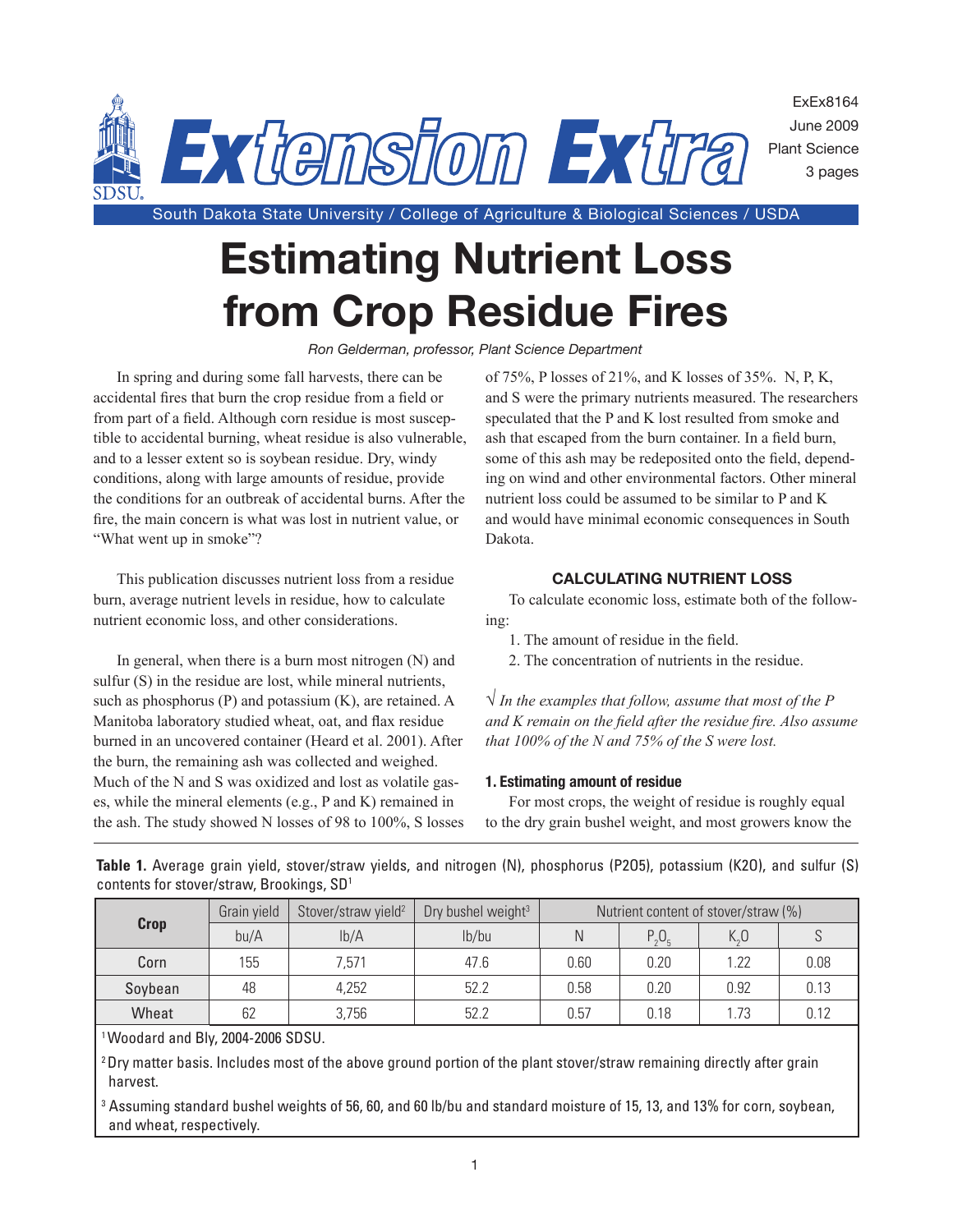grain yield from a harvested field. Therefore, to calculate the amount of residue, multiply the field's grain yield by the dry bushel weight (dry bushel weights of corn, soybean, and wheat are listed in Table 1).

#### **Example, part 1**:

Corn at 150 bu/a (corrected to 15% moisture) weighs 47.6 lbs/bu on a dry basis. Therefore, 150 bu/a x 47.6 lbs/bu = 7,140 lbs of dry grain per acre, and the residue would be estimated at the same weight (7,140 lb/a).

#### **2. Estimating residue nutrient content**

Estimating the nutrient content of the residue is also accomplished by using the values in Table 1 (the table's residue nutrient concentration values represent a 3-year average from a study near Brookings, SD). Nutrient concentrations in fresh residue are dependent on many factors, including soils, nutrients applied, plant health, and environment.

#### **Example, part 2:**

To estimate residue N and S amounts for Example, part 1 (above):

First, multiply the estimated residue weight by the nutrient content percentage (expressed in decimal form) from Table 1:

N: 7140 x .006 = 43 lb N/acre S:  $7140 \times 0.0008 = 6$  lb S/acre.

Second, assign a dollar value to the lost nutrients. Typically, a dollar value is assigned by determining the grower's average fertilizer nutrient price on a per-pound basis. For example, if urea fertilizer (46-0-0) costs \$425 per ton, then  $$425/(46 \times 20) = 425/920 = $0.46$  per lb of N. Assuming S is \$0.20 per lb, the calculation for total nutrient value lost per acre is as follows:

N: 43 lb N/a x 1.00 (% loss) x  $$0.46 = $19.78$ S: 6 lb S/a x 0.75 (% loss) x  $$0.20 = $0.90$ 

Total value of N and S  $loss = $20.68/acre$ 

The above calculations contain a number of assumptions, and although not exact, they will provide a reasonable estimate in most situations. It should also be emphasized that this is the long-term economic loss of nutrients. The immediate replacement of these nutrients for producing the next crop is not necessary. In fact, because of the higher temperatures, the bare soil will warm more rapidly and over the season may produce more plant-available N from

soil organic matter breakdown. In addition, because of less residue there is often less short-term immobilization of N, and therefore there is more available N for the plant.

#### **other considerations**

After the fire, weather conditions often play a role in nutrient loss from the field. For example, high winds can blow ash from the field or can pile the ash into drifts. Heavy rains can move some of the ash from the field or relocate it within the field. In addition, soil erosion from both wind and water can occur more readily when the residue cover is destroyed and the soil is left exposed.

The amount of residue harvested and its nutrient content may change with time in the field. The amount and nutrient content of the residue is hard to approximate and depends on factors such as time, tillage, grazing, temperature, precipitation, and possibly other factors. Standing residue is much slower to decompose than is material that is in contact with the soil.

The completeness of the burn also needs to be assessed. In some cases the residue near the soil surface may not be destroyed or areas of the field may not have burned.

#### **Potential soil organic matter loss**

Many growers inquire about the value of the potential organic matter that is lost; this value is also difficult to estimate. The removal of a year's residue vs. leaving the residue cannot be measured with current laboratory organic-matter tests.

Using some standard values, the 7,140 lb/a of residue from the preceding example can *potentially* raise soil organic levels from 0.03 to 0.06%. "Potentially" is used as a term because in a tilled corn-soybean rotation organic matter levels tend to slowly decrease or change very little. However, removing residues can increase the decline.

A western Canada study where the cereal residue was burned annually for 19 years showed average annual soil organic matter declines of 0.03 and 0.07% (compared to plots where residue was not burned) for the study's two sites (Biederbeck et al. 1980). Iowa State had previously estimated \$1/acre for the organic-matter value from a 1-time corn residue loss under a tilled corn-soybean rotation (Sawyer 2000). At 2009 prices, at least \$2/acre would be suggested under tilled conditions, and \$4/acre under no-till—where some research has shown more efficient conversion of residue carbon to soil organic matter compared to tillage (Duiker and Lal 1999; Clapp et al. 2000). In addition, no-till fields usually have residue from the previ